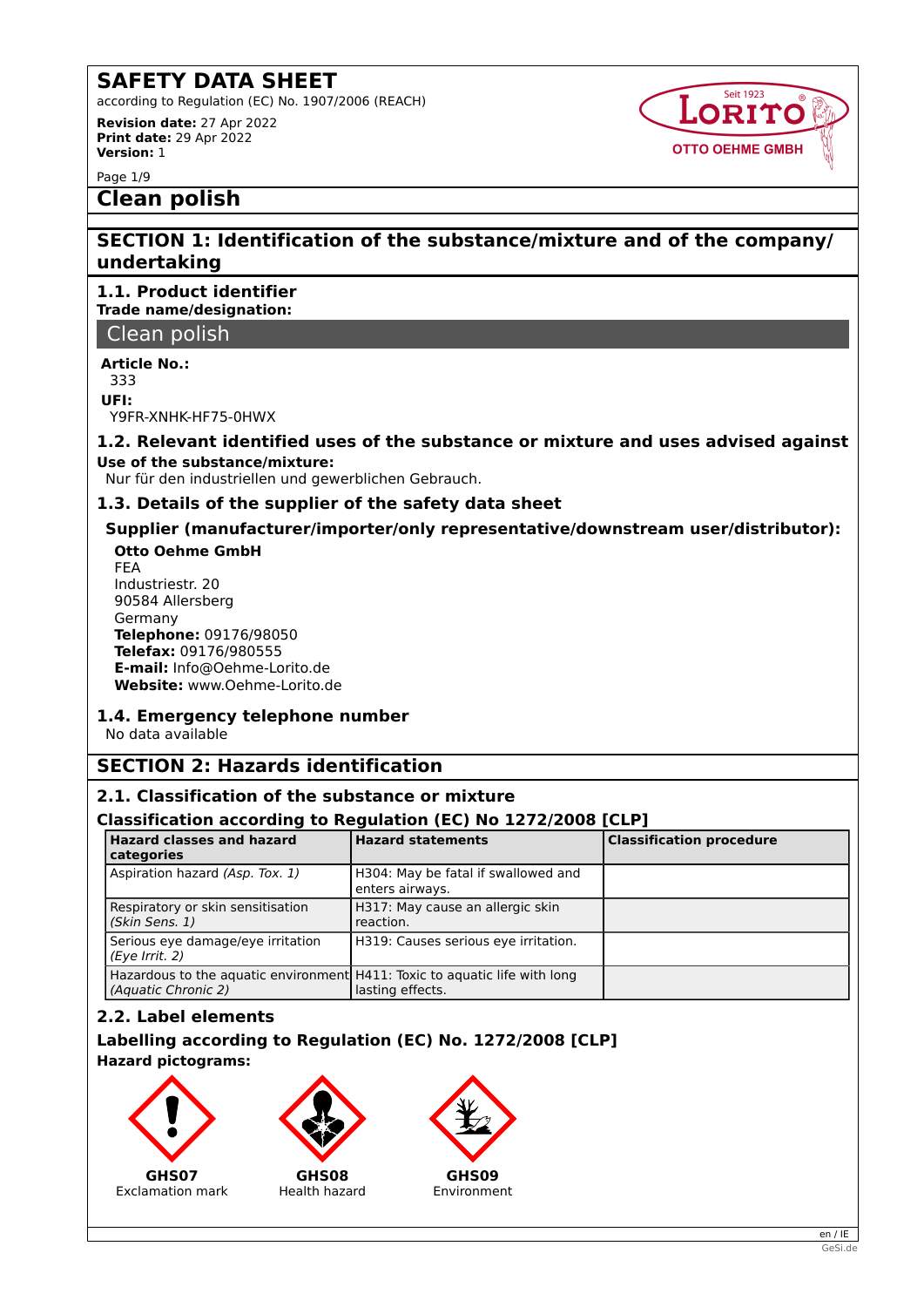according to Regulation (EC) No. 1907/2006 (REACH)

**Revision date:** 27 Apr 2022 **Print date:** 29 Apr 2022 **Version:** 1



Page 2/9

# **Clean polish**

#### **Signal word:** Danger

| <b>Hazard statements for health hazards</b> |                                               |
|---------------------------------------------|-----------------------------------------------|
| H304                                        | May be fatal if swallowed and enters airways. |
| H317                                        | May cause an allergic skin reaction.          |
| H319                                        | Causes serious eye irritation.                |
|                                             |                                               |

## **Hazard statements for environmental hazards**

H411 | Toxic to aquatic life with long lasting effects.

#### **Supplemental hazard information:** none

**Precautionary statements Prevention**

| P280 | Wear protective gloves/protective clothing/eye protection/face protection/hearing protection/ |
|------|-----------------------------------------------------------------------------------------------|
|      |                                                                                               |

| <b>Precautionary statements Response</b> |                                                                  |  |
|------------------------------------------|------------------------------------------------------------------|--|
| P301 + P310                              | IF SWALLOWED: Immediately call a POISON CENTER/doctor/           |  |
| P331                                     | Do NOT induce vomiting.                                          |  |
| P333 + P313                              | If skin irritation or rash occurs: Get medical advice/attention. |  |
| P337 + P313                              | If eye irritation persists: Get medical advice/attention.        |  |

# **2.3. Other hazards**

No data available

# **SECTION 3: Composition/information on ingredients**

## **3.2. Mixtures**

#### **Hazardous ingredients / Hazardous impurities / Stabilisers:**

| <b>Product identifiers</b>                                                       | Substance name<br>Classification according to Regulation (EC) No 1272/2008 [CLP]                                                                                     | <b>Concentration</b>      |  |
|----------------------------------------------------------------------------------|----------------------------------------------------------------------------------------------------------------------------------------------------------------------|---------------------------|--|
| CAS No.: 8042-47-5<br><b>EC No.: 232-455-8</b>                                   | <b>Weißes Mineraloel (Petroleum)</b><br>Asp. Tox. 1 (H304)                                                                                                           | $> 50 - 100$<br>weight-%  |  |
| <b>REACH No.:</b><br>01-2119487078-27                                            | ♦ Danger                                                                                                                                                             |                           |  |
| CAS No.: 112-34-5<br><b>EC No.: 203-961-6</b><br><b>Index No.: 603-096-00-8</b>  | 2-(2-butoxyethoxy) ethanol<br>Eye Irrit. 2 (H319)<br>$\Diamond$ Warning                                                                                              | $> 10 - < 25$<br>weight-% |  |
| <b>REACH No.:</b><br>01-2119475104-44-XXXX                                       |                                                                                                                                                                      |                           |  |
| CAS No.: 8028-48-6<br>EC No.: 232-433-8<br><b>REACH No.:</b><br>01-2119493353-35 | <b>Orangenterpene</b><br>Aquatic Chronic 2 (H411), Asp. Tox. 1 (H304), Flam. Lig. 3 (H226),<br>Skin Irrit. 2 (H315), Skin Sens. 1 (H317)<br><b><i>A</i> A Danger</b> | $\leq 10$<br>weight-%     |  |
| CAS No.: 68439-50-9                                                              | Alkohol(C12/14)-ethoxylate Marlipal 24/60<br>Aquatic Acute 1 (H400), Aquatic Chronic 3 (H412)<br>$\langle \rangle$ Warning<br>M-factor (acute): 1                    | $\leq$ 3<br>weight-%      |  |
| Full text of H- and EUH-phrases: see section 16.                                 |                                                                                                                                                                      |                           |  |

# **SECTION 4: First aid measures**

## **4.1. Description of first aid measures**

#### **General information:**

In case of accident or unwellness, seek medical advice immediately (show directions for use or safety data sheet if possible). Remove victim out of the danger area. Remove contaminated, saturated clothing. If unconscious but breathing normally, place in recovery position and seek medical advice. Do not leave affected person unattended.

#### **Following inhalation:**

Provide fresh air. In case of respiratory tract irritation, consult a physician.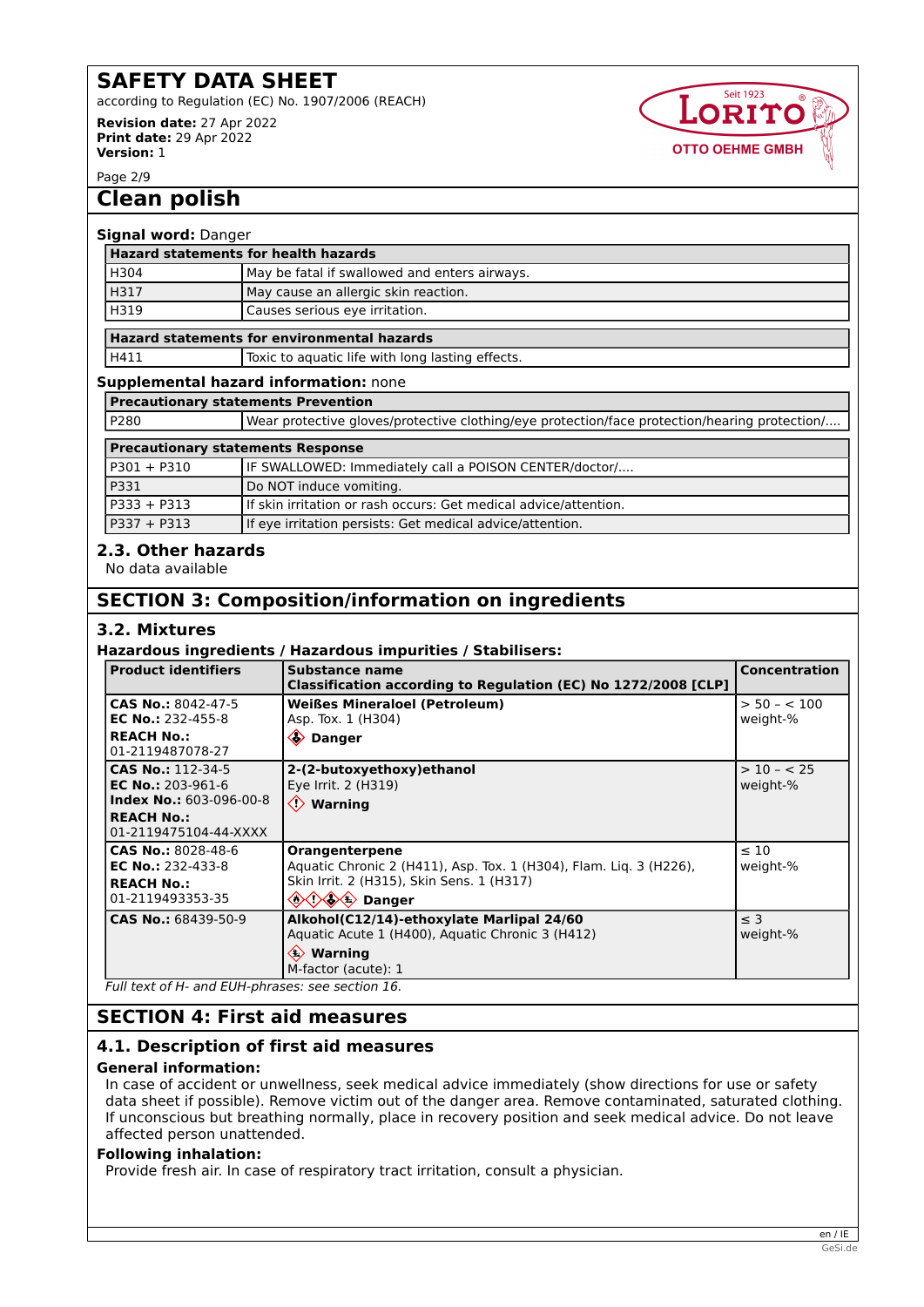according to Regulation (EC) No. 1907/2006 (REACH)

**Revision date:** 27 Apr 2022 **Print date:** 29 Apr 2022 **Version:** 1

**Seit 1923** ORITO **OTTO OEHME GMBH** 

Page 3/9

# **Clean polish**

#### **In case of skin contact:**

Take off immediately all contaminated clothing. If skin irritation or rash occurs: Get medical advice/ attention. After contact with skin, wash immediately with plenty of water and soap.

#### **After eye contact:**

Rinse cautiously with water for several minutes. Remove contact lenses, if present and easy to do. Continue rinsing. If eye irritation persists: Get medical advice/attention.

#### **Following ingestion:**

Rinse mouth. Get medical advice/attention if you feel unwell. Get immediate medical advice/attention. Observe risk of aspiration if vomiting occurs.

#### **Self-protection of the first aider:**

Use personal protection equipment.

## **4.2. Most important symptoms and effects, both acute and delayed**

Serious eye damage/eye irritation, Atemnot, Schmerzen, Kollaps, Erblindungsgefahr Pneumonia Pulmonary oedema Allergic reactions

#### **4.3. Indication of any immediate medical attention and special treatment needed** Treat symptomatically.

# **SECTION 5: Firefighting measures**

# **5.1. Extinguishing media**

**Suitable extinguishing media:**

Auf Umgebung abstimmen

## **Unsuitable extinguishing media:**

#### keine

## **5.2. Special hazards arising from the substance or mixture**

Contains combustible substance. Vapors are heavier than air and spread along floors. Explosive mixtures with air are possible even at normal temperatures. on Watch out for flashback. In case of fire hazardous combustion gases or vapors possible.

## **Hazardous combustion products:**

In case of fire: Gases/vapours, toxic

## **5.3. Advice for firefighters**

Wear a self-contained breathing apparatus and chemical protective clothing.

## **5.4. Additional information**

Collect contaminated fire extinguishing water separately. Do not allow entering drains or surface water.

# **SECTION 6: Accidental release measures**

## **6.1. Personal precautions, protective equipment and emergency procedures**

# **6.1.1. For non-emergency personnel**

**Personal precautions:**

Remove persons to safety.Special danger of slipping by leaking/spilling product.

**Protective equipment:**

Wear protective gloves/protective clothing/eye protection/face protection.

## **6.1.2. For emergency responders**

## **Personal protection equipment:**

Personal protection equipment: see section 8

## **6.2. Environmental precautions**

Do not allow to enter into surface water or drains.

# **6.3. Methods and material for containment and cleaning up**

#### **For containment:**

Absorb with liquid-binding material (sand, diatomaceous earth, acid- or universal binding agents).

## **6.4. Reference to other sections**

Safe handling: see section 7 Personal protection equipment: see section 8 Disposal: see section 13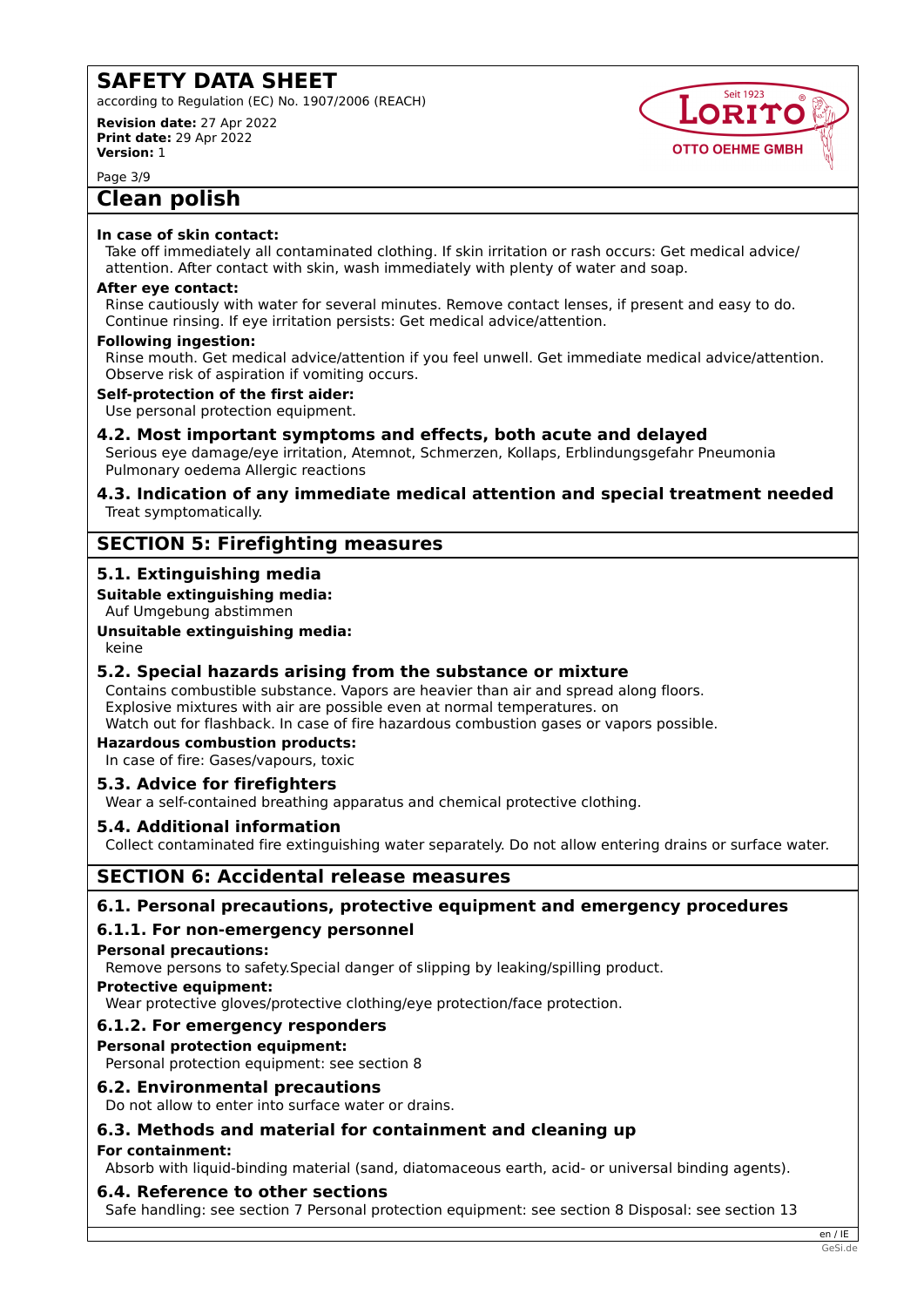according to Regulation (EC) No. 1907/2006 (REACH)

**Revision date:** 27 Apr 2022 **Print date:** 29 Apr 2022 **Version:** 1

Page 4/9

# **Clean polish**

## **6.5. Additional information**

Use appropriate container to avoid environmental contamination.

# **SECTION 7: Handling and storage**

# **7.1. Precautions for safe handling**

#### **Protective measures**

#### **Advices on safe handling:**

Avoid contact with skin, eyes and clothes.Open windows to ensure natural ventilation. Wear personal protection equipment (refer to section 8).

#### **Fire prevent measures:**

No special fire protection measures are necessary.

## **Advices on general occupational hygiene**

When using do not eat, drink, smoke, sniff. Avoid contact with skin, eyes and clothes.

## **7.2. Conditions for safe storage, including any incompatibilities**

#### **Technical measures and storage conditions:**

Keep container tightly closed in a cool, well-ventilated place. **Storage class (TRGS 510, Germany):** 12 - non-combustible liquids that cannot be assigned to any of the above storage classes

## **7.3. Specific end use(s)**

No data available

# **SECTION 8: Exposure controls/personal protection**

## **8.1. Control parameters**

## **8.1.1. Occupational exposure limit values**

| (country of<br>origin) | Limit value type Substance name                                        | 1) Long-term occupational exposure limit value<br>2 Short-term occupational exposure limit value<br>3 Instantaneous value<br>4 Monitoring and observation processes<br>5 Remark |
|------------------------|------------------------------------------------------------------------|---------------------------------------------------------------------------------------------------------------------------------------------------------------------------------|
| IE                     | 2-(2-butoxyethoxy) ethanol<br>CAS No.: 112-34-5<br>EC No.: $203-961-6$ | $\Phi$ 10 ppm (67.5 mg/m <sup>3</sup> )<br>$(2)$ 15 ppm (101.2 mg/m <sup>3</sup> )                                                                                              |
| IOELV (EU)             | 2-(2-butoxyethoxy) ethanol<br>CAS No.: 112-34-5<br>EC No.: $203-961-6$ | (D 10 ppm (67.5 mg/m <sup>3</sup> )<br>2 15 ppm (101.2 mg/m <sup>3</sup> )                                                                                                      |

# **8.1.2. Biological limit values**

No data available

## **8.1.3. DNEL-/PNEC-values**

# No data available

## **8.2. Exposure controls**

## **8.2.1. Appropriate engineering controls**

No data available

## **8.2.2. Personal protection equipment**

**Eye/face protection:**

Eye glasses with side protection EN 166

## **Skin protection:**

Tested protective gloves must be worn EN ISO 374 Suitable material: Breakthrough time: min In the case of wanting to use the gloves again, clean them before taking off and air them well. Breakthrough times and swelling properties of the material must be taken into consideration.

## **Other protection measures:**

Protective clothing.

**Seit 1923** ORITO

**OTTO OEHME GMBH**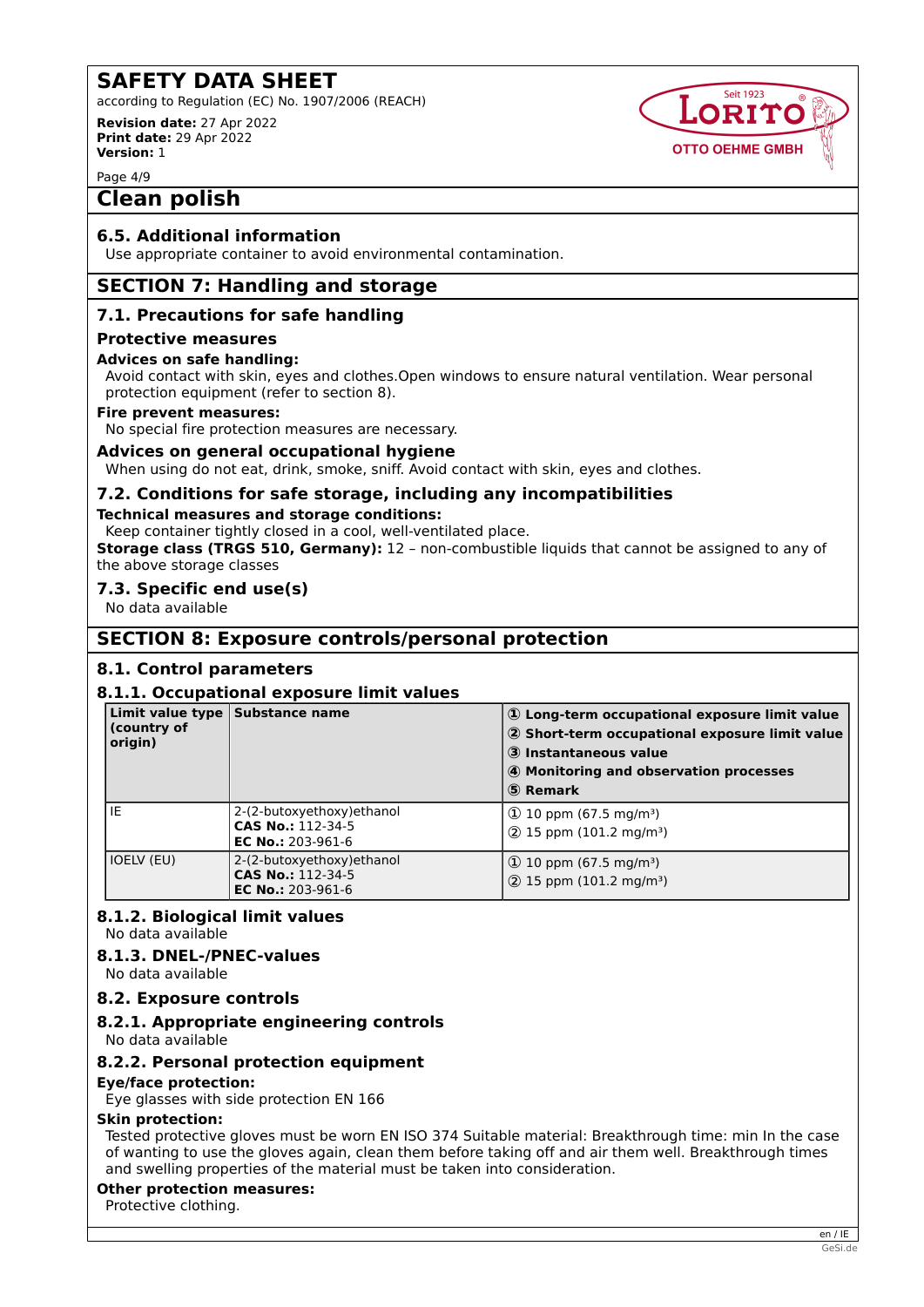according to Regulation (EC) No. 1907/2006 (REACH) **Revision date:** 27 Apr 2022

**Print date:** 29 Apr 2022 **Version:** 1

Page 5/9

# **Clean polish**

# **8.2.3. Environmental exposure controls**

No data available

# **SECTION 9: Physical and chemical properties**

## **9.1. Information on basic physical and chemical properties**

#### **Appearance**

| <b>Physical state: Liquid</b> |  |  |
|-------------------------------|--|--|
|-------------------------------|--|--|

**Odour:** scented

# **Safety relevant basis data**

| <b>Parameter</b>                                | <b>Value</b>             | at °C | 1 Method<br>2 Remark |
|-------------------------------------------------|--------------------------|-------|----------------------|
| pH                                              | not applicable           |       |                      |
| Melting point                                   | not determined           |       |                      |
| Freezing point                                  | not determined           |       |                      |
| Initial boiling point and boiling range         | not determined           |       |                      |
| Decomposition temperature                       | not determined           |       |                      |
| Flash point                                     | 85 °C                    |       |                      |
| Evaporation rate                                | not determined           |       |                      |
| Auto-ignition temperature                       | not determined           |       |                      |
| Upper/lower flammability or<br>explosive limits | not determined           |       |                      |
| Vapour pressure                                 | not determined           |       |                      |
| Vapour density                                  | not determined           |       |                      |
| Density                                         | $0.9$ g/cm <sup>3</sup>  | 20 °C |                      |
| Relative density                                | not determined           |       |                      |
| <b>Bulk density</b>                             | not determined           |       |                      |
| Water solubility                                | practically<br>insoluble |       |                      |
| Partition coefficient: n-octanol/water          | not determined           |       |                      |
| Dynamic viscosity                               | not determined           |       |                      |
| Kinematic viscosity                             | not determined           |       |                      |

**Colour:** colourless

Seit 1923 ORITO

**OTTO OEHME GMBH** 

# **9.2. Other information**

No data available

# **SECTION 10: Stability and reactivity**

# **10.1. Reactivity**

Explosive mixtures with air are possible on intense heating.

## **10.2. Chemical stability**

The product is stable under storage at normal ambient temperatures.

## **10.3. Possibility of hazardous reactions**

Violent reaction with:Oxidising agent, strong Acid, concentrated

## **10.4. Conditions to avoid**

Avoid high temperatures or direct sunlight.

## **10.5. Incompatible materials**

Acid, Aluminium , Light metal,Oxidising agent, strong

## **10.6. Hazardous decomposition products**

No data available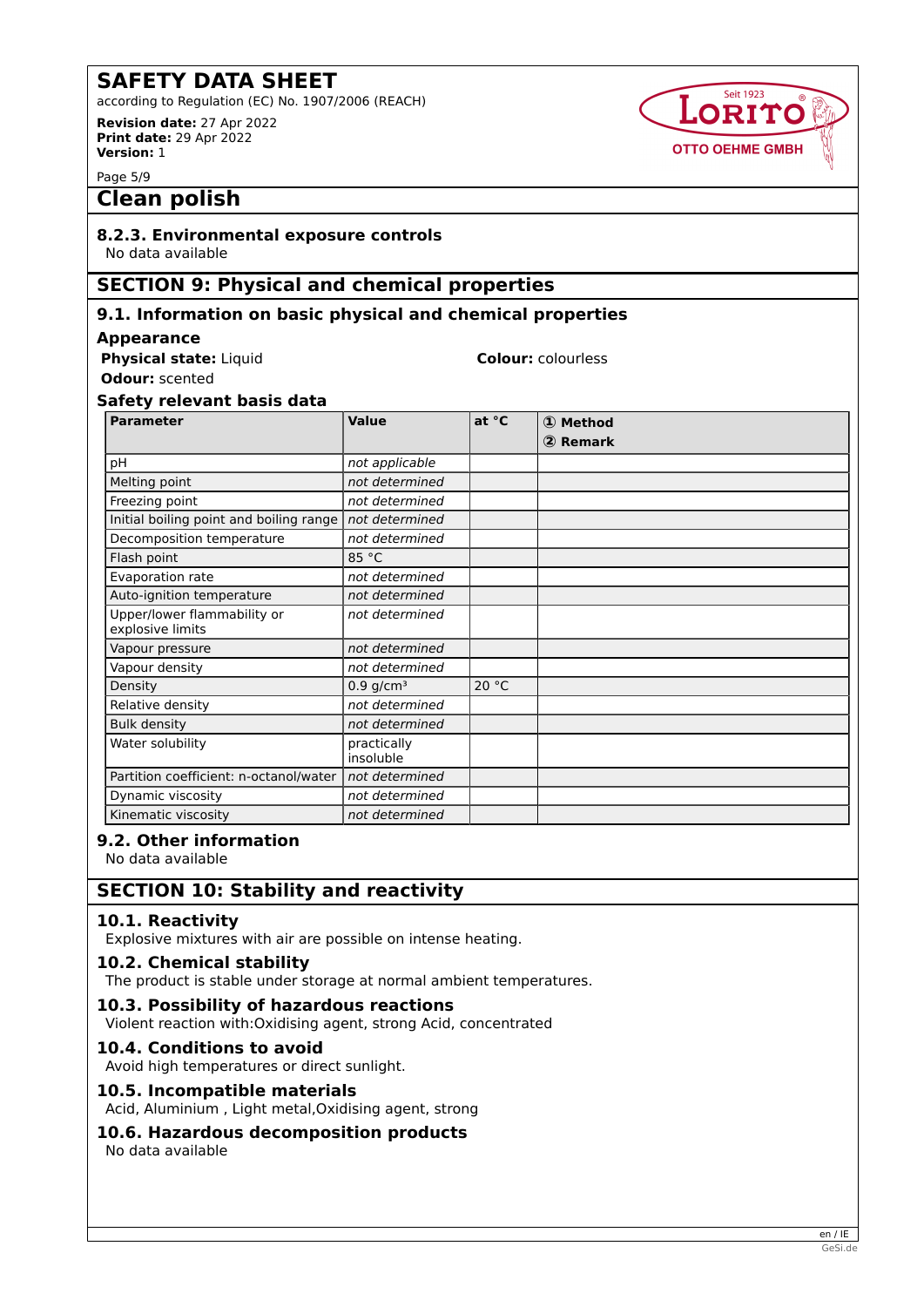according to Regulation (EC) No. 1907/2006 (REACH)

**Revision date:** 27 Apr 2022 **Print date:** 29 Apr 2022 **Version:** 1

**Seit 1923** ORITO **OTTO OEHME GMBH** 

Page 6/9

**Clean polish**

# **SECTION 11: Toxicological information**

# **11.1. Information on hazard classes as defined in Regulation (EC) No 1272/2008**

**Weißes Mineraloel (Petroleum) CAS No.:** 8042-47-5 **EC No.:** 232-455-8

**LD50 oral:** >5,000 mg/kg (Ratte) OECD Guideline 401

**LD50 dermal:** >2,000 mg/kg (rabbit) OECD Guideline 402 (Acute Dermal Toxicity)

**LC50 Acute inhalation toxicity (dust/mist):** >5 mg/L 4 h (Ratte) OECD Guideline 403

### **2-(2-butoxyethoxy)ethanol CAS No.:** 112-34-5 **EC No.:** 203-961-6

**LD50 oral:** 2,410 mg/kg (Mouse)

**LD50 dermal:** 2,764 mg/kg (Rabbit)

#### **Orangenterpene CAS No.:** 8028-48-6 **EC No.:** 232-433-8

#### **LD50 oral:** 4,400 mg/kg (Ratte)

**LD50 dermal:** >5,000 mg/kg (Kaninchen)

#### **Acute oral toxicity:**

Based on available data, the classification criteria are not met.

### **Acute dermal toxicity:**

Based on available data, the classification criteria are not met.

**Acute inhalation toxicity:**

Based on available data, the classification criteria are not met.

#### **Skin corrosion/irritation:**

Based on available data, the classification criteria are not met.

**Serious eye damage/irritation:**

#### Causes serious eye irritation.

## **Respiratory or skin sensitisation:**

May cause an allergic skin reaction.

## **Germ cell mutagenicity:**

Based on available data, the classification criteria are not met.

#### **Carcinogenicity:**

Based on available data, the classification criteria are not met.

**Reproductive toxicity:**

Based on available data, the classification criteria are not met.

#### **STOT-single exposure:**

Based on available data, the classification criteria are not met.

# **STOT-repeated exposure:**

Based on available data, the classification criteria are not met.

## **Aspiration hazard:**

May be fatal if swallowed and enters airways.

# **Additional information:**

No data available

# **11.2. Information on other hazards**

No data available

# **SECTION 12: Ecological information**

# **12.1. Toxicity**

**Weißes Mineraloel (Petroleum) CAS No.:** 8042-47-5 **EC No.:** 232-455-8

**LC50:** >100 mg/L 4 d (fish, Regenbogenforelle) OECD Guideline 203

**LC50:** >100 mg/L 2 d (crustaceans, Daphnia Magna) OECD Guideline 202

**LOEC:** <2,000 mg/L 56 d (Algae/water plant, Microorganismen)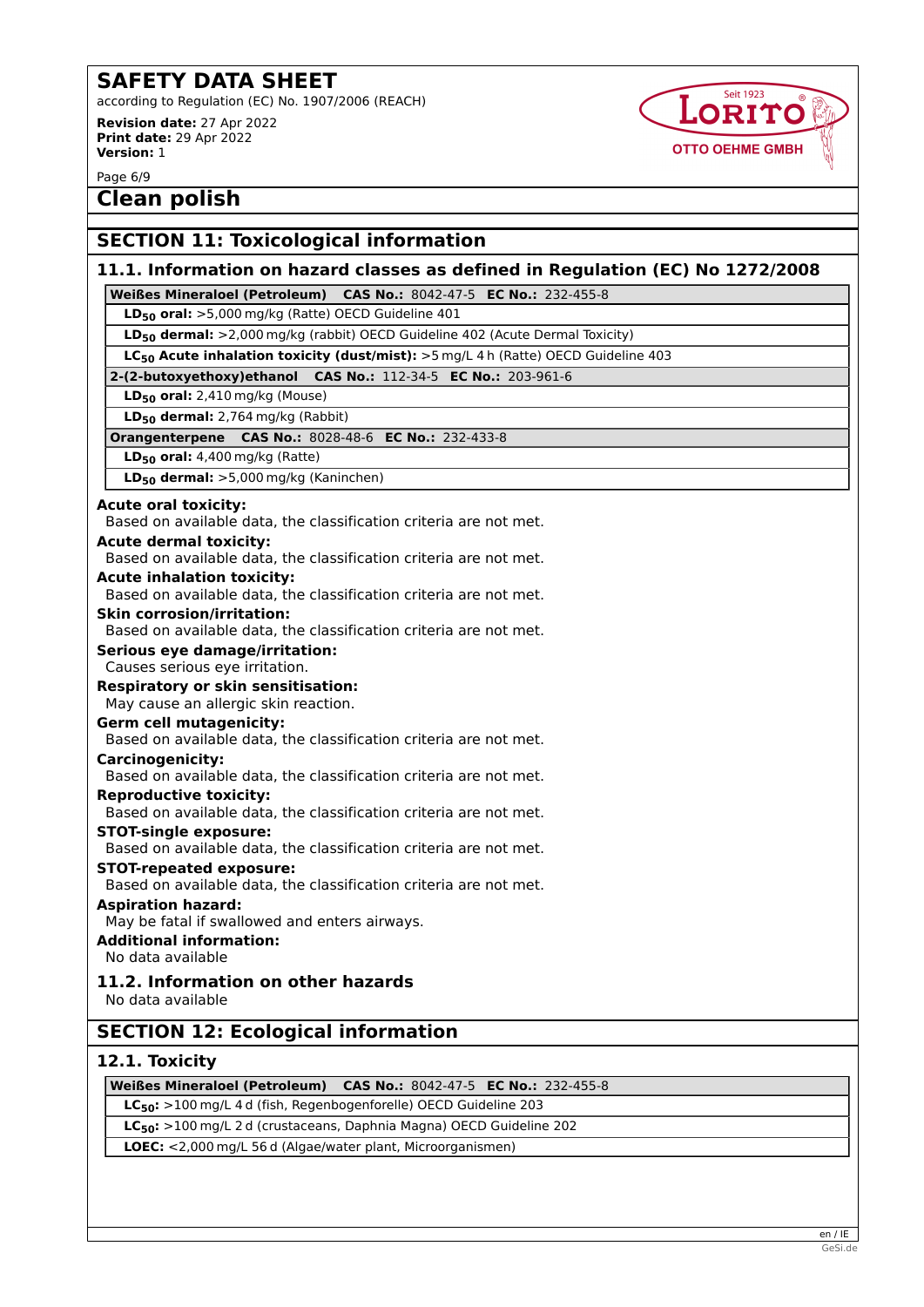according to Regulation (EC) No. 1907/2006 (REACH) **Revision date:** 27 Apr 2022

**Print date:** 29 Apr 2022 **Version:** 1



Page 7/9

# **Clean polish**

#### **2-(2-butoxyethoxy)ethanol CAS No.:** 112-34-5 **EC No.:** 203-961-6

**LC50:** 1,300 mg/L 4 d (Sonnenbarsch) OECD 203

**EC50:** >100 mg/L 2 d (Daphnia magna)

**ErC50:** 1,101 mg/L 3 d (Algae/water plant)

#### **Orangenterpene CAS No.:** 8028-48-6 **EC No.:** 232-433-8

**LC50:** 0.72 mg/L 4 d (Pimephales promelas)

**EC50:** 0.42 mg/L 2 d (Daphnia magna) OECD 202

**EC50:** 150 mg/L 3 d (Desmodesmus subspicatus) OECD 201

**Alkohol(C12/14)-ethoxylate Marlipal 24/60 CAS No.:** 68439-50-9

**LC50:** 1.2 mg/L 4 d (fish, Danio rerio (previous name: Brachydanio rerio))

**EC50:** 0.53 mg/L 2 d (crustaceans, Daphnia magna) EG-Guideline 92/69/EWG

**NOEC:** 0.66 mg/L 4 d (fish, Danio rerio (previous name: Brachydanio rerio))

#### **Aquatic toxicity:**

Toxic to aquatic life with long lasting effects.

#### **12.2. Persistence and degradability**

No data available

#### **12.3. Bioaccumulative potential**

**2-(2-butoxyethoxy)ethanol CAS No.:** 112-34-5 **EC No.:** 203-961-6

 $Log K<sub>OW</sub>: = 1$ 

**Alkohol(C12/14)-ethoxylate Marlipal 24/60 CAS No.:** 68439-50-9

**Log KOW:** 5.24

## **12.4. Mobility in soil**

No data available

## **12.5. Results of PBT and vPvB assessment**

**Weißes Mineraloel (Petroleum) CAS No.:** 8042-47-5 **EC No.:** 232-455-8

**Results of PBT and vPvB assessment:** —

**2-(2-butoxyethoxy)ethanol CAS No.:** 112-34-5 **EC No.:** 203-961-6

**Results of PBT and vPvB assessment:** —

**Orangenterpene CAS No.:** 8028-48-6 **EC No.:** 232-433-8

**Results of PBT and vPvB assessment:** —

**Alkohol(C12/14)-ethoxylate Marlipal 24/60 CAS No.:** 68439-50-9

**Results of PBT and vPvB assessment:** —

# **12.6. Endocrine disrupting properties**

No data available

## **12.7. Other adverse effects**

No data available

# **SECTION 13: Disposal considerations**

# **13.1. Waste treatment methods**

# **13.1.1. Product/Packaging disposal**

# **Waste codes/waste designations according to EWC/AVV**

# **Waste code product**

20 01 29 \* Detergents containing hazardous substances

*\*: Evidence for disposal must be provided.*

## **Waste treatment options**

## **Appropriate disposal / Product:**

Consult the appropriate local waste disposal expert about waste disposal.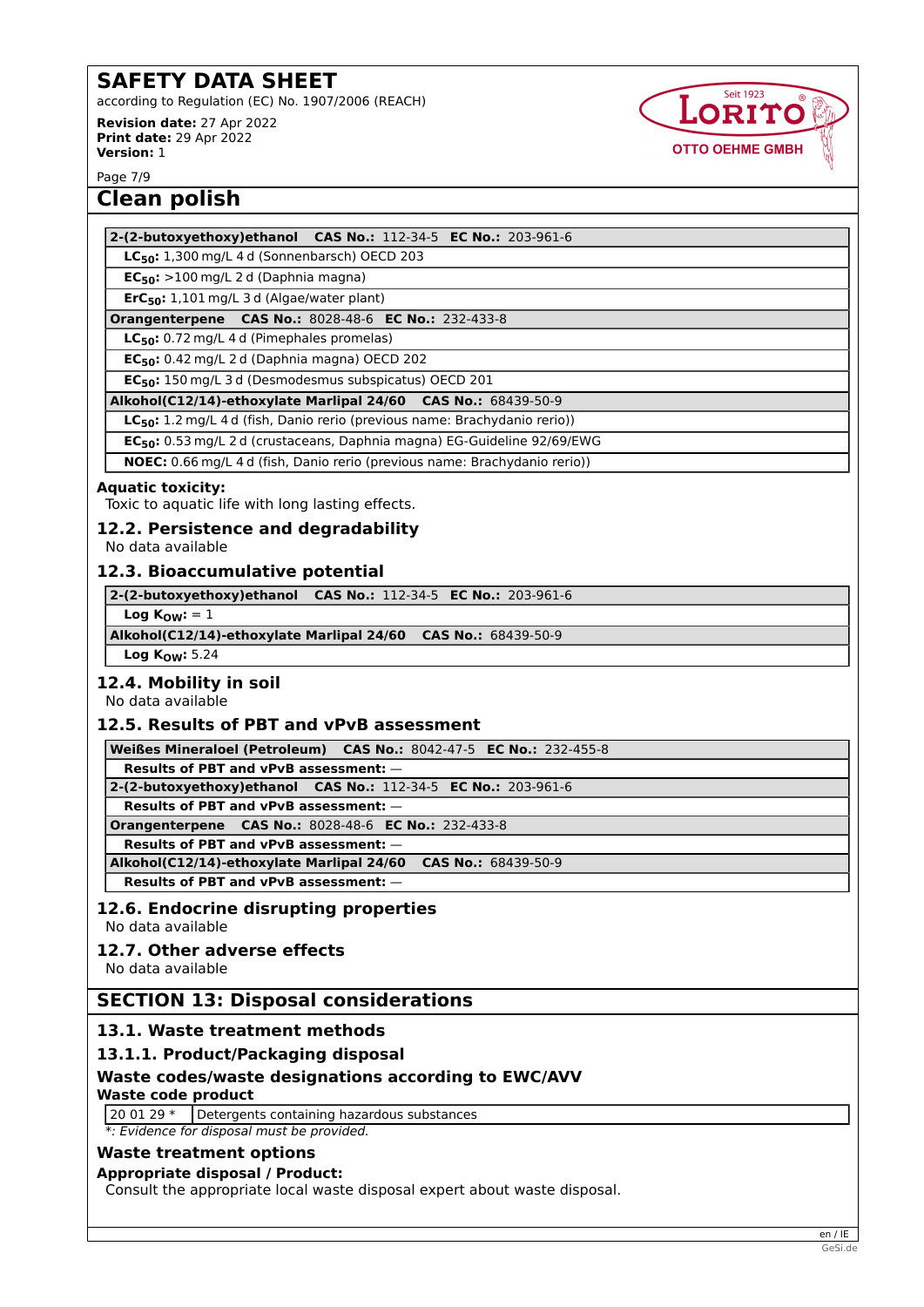according to Regulation (EC) No. 1907/2006 (REACH)

**Revision date:** 27 Apr 2022 **Print date:** 29 Apr 2022 **Version:** 1



Page 8/9

# **Clean polish**

# **SECTION 14: Transport information**

| Land transport (ADR/RID) Inland waterway craft                   | (ADN)                                                            | Sea transport (IMDG)                                             | Air transport (ICAO-TI /<br><b>IATA-DGR)</b>                     |
|------------------------------------------------------------------|------------------------------------------------------------------|------------------------------------------------------------------|------------------------------------------------------------------|
| 14.1. UN number or ID number                                     |                                                                  |                                                                  |                                                                  |
| No dangerous good in<br>sense of these transport<br>regulations. | No dangerous good in<br>sense of these transport<br>regulations. | No dangerous good in<br>sense of these transport<br>regulations. | No dangerous good in<br>sense of these transport<br>regulations. |
| 14.2. UN proper shipping name                                    |                                                                  |                                                                  |                                                                  |
| No dangerous good in<br>sense of these transport<br>regulations. | No dangerous good in<br>sense of these transport<br>regulations. | No dangerous good in<br>sense of these transport<br>regulations. | No dangerous good in<br>sense of these transport<br>regulations. |
| 14.3. Transport hazard class(es)                                 |                                                                  |                                                                  |                                                                  |
| not relevant                                                     | not relevant                                                     | not relevant                                                     | not relevant                                                     |
| 14.4. Packing group                                              |                                                                  |                                                                  |                                                                  |
| not relevant                                                     | not relevant                                                     | not relevant                                                     | not relevant                                                     |
| 14.5. Environmental hazards                                      |                                                                  |                                                                  |                                                                  |
| not relevant                                                     | not relevant                                                     | not relevant                                                     | not relevant                                                     |
| 14.6. Special precautions for user                               |                                                                  |                                                                  |                                                                  |
| not relevant                                                     | not relevant                                                     | not relevant                                                     | not relevant                                                     |

## **14.7. Maritime transport in bulk according to IMO instruments** No data available

# **SECTION 15: Regulatory information**

## **15.1. Safety, health and environmental regulations/legislation specific for the substance or mixture**

## **15.1.1. EU legislation**

## **Authorisations:**

EU legislation Labelling for contents according to regulation (EC) No. 648/2004 aliphatic hydrocarbons: > 30% non-ionic surfactants : <5% perfumes

National regulations Hazardous Substances Ordinance (GefStoffV) Minimum protective measures according to TRGS 500 Berufsgenossenschaftliche Vorschriften (DGUV-Vorschriften) Berufsgenossenschaftliche Regeln (DGUV-Regeln)

# **15.1.2. National regulations**

No data available

# **15.2. Chemical Safety Assessment**

Chemical safety assessments for substances in this mixture were not carried out.

# **SECTION 16: Other information**

# **16.1. Indication of changes**

No data available

## **16.2. Abbreviations and acronyms**

No data available